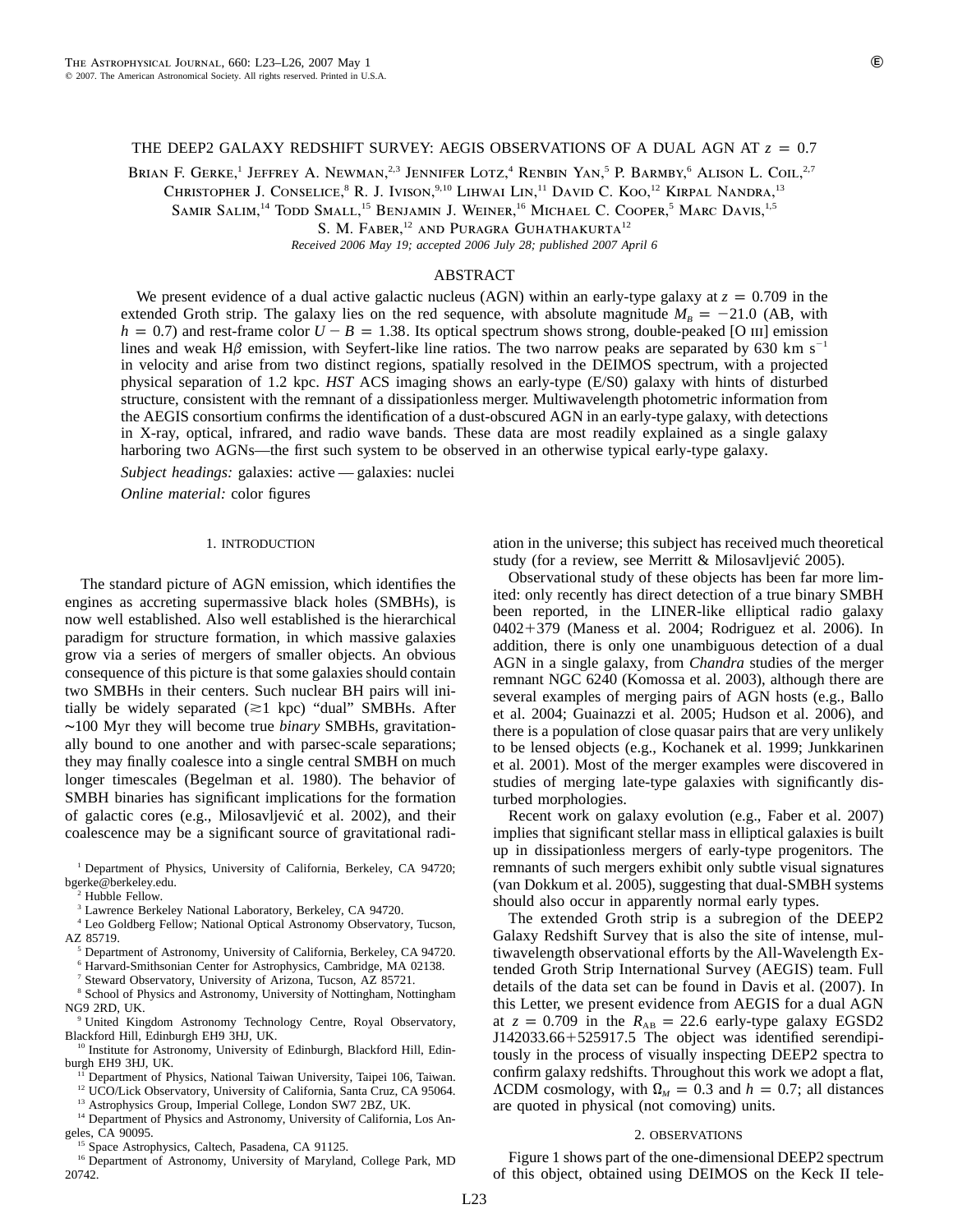1000  $H\beta$ [0 III]  $[0 \text{ III}]$ 800 600 counts/hi 400 200  $\Omega$ -200 4800 4850 4900 4950 5000 5050 rest wavelength (Å)

Fig. 1.—Portion of the one-dimensional DEIMOS spectrum of the dual-AGN host galaxy (*solid line*). Night-sky emission has been subtracted, and the spectrum has been weighted by its inverse variance and smoothed with a 10 pixel wide top-hat kernel. The dotted line shows the Poisson uncertainty in the smoothed spectrum, scaled up by a factor of 3 and offset for clarity. The wavelength scale has been shifted to the host galaxy's rest frame (see text); dashed vertical lines show the expected wavelengths of [O  $\text{III}$ ] and H $\beta$ emission. Each [O III] line has two clear emission components separated by 630 km s<sup>-1</sup> in velocity. For clarity, the H $\beta$  emission is shown on a magnified vertical scale in the inset; it is affected by noise from a night-sky line.

scope. The most notable features of the spectrum are a pair of strong, double-peaked emission lines, readily identifiable by their wavelength ratios as [O  $\text{III}$ ]  $\lambda$ 4959 and  $\lambda$ 5007. The two peaks of the  $\lambda$ 5007 line are separated by 17.8 Å in wavelength. The spectrum also has  $H\beta$  emission, which may be doublepeaked but is partially obscured by residual night-sky Poisson noise; there are no other emission lines, but the spectrum displays numerous stellar continuum absorption features over the entire observed wavelength range  $(6750-8890)$  Å), most of which is not shown here. Figure 2 shows the sky-subtracted two-dimensional DEIMOS spectrum of this object in the regions around each of the emission lines seen in Figure 1. The spectrum exhibits two *spatially offset* emission components: their (one-dimensional) spatial centroids (which can be measured independently to an accuracy of ∼0.1 pixel) are separated by 1.5 DEIMOS pixels, or 0.17" on the sky. The two components' spatial extents are consistent with the ∼0.6" seeing on the night of observation; they are not extended sources.

Because the emission lines in this spectrum have significant velocity structure, we determined the systemic redshift of the galaxy by fitting synthetic spectral templates to the galaxy's stellar continuum emission, whose absorption features do not exhibit such structure. Following Yan et al. (2006) we use the stellar population synthesis code of Bruzual & Charlot (2003) to create two templates, representing an old (7 Gyr) population and a young (0.3 Gyr) population, both with solar metallicity. We then find the redshift and the linear combination of these templates that best fit the observed spectrum, excluding wide windows around the H $\beta$  and [O III] lines. Only the old-population template proved necessary for a good fit. This procedure yields a redshift of  $z = 0.709$  for the host galaxy. The *K*correction algorithm of Willmer et al. (2006) then gives an absolute magnitude  $M_B = -21.0$  (AB) and a rest-frame color  $U - B = 1.38$ —among the reddest in DEEP2, although typical of AGNs (Nandra et al. 2007). We have shifted the wavelength scale of Figure 1 to the rest frame of the host; the expected wavelengths of the emission lines are shown by vertical dashed



Fig. 2.—Two-dimensional spectral emission on the DEIMOS detector in the vicinity of the emission lines seen in Fig. 1, after sky subtraction. In each panel, wavelength increases to the right, and spatial position along the slit (oriented at position angle 41°) is represented in the vertical direction. From top to bottom, the lines shown are  $H\beta$  (partially obscured by night-sky noise), [O  $\text{III}$ ]  $\lambda$ 4959, and [O  $\text{III}$ ]  $\lambda$ 5007. Horizontal dashed lines in the bottom panel show the spatial centroids of the two emission-line components, which are offset from each other by 1.5 DEIMOS pixels, or 0.17". This corresponds to a projected separation of 1.2 kpc. [*See the electronic edition of the Journal for a color version of this figure*.]

lines. The two emission peaks are located almost symmetrically with respect to the host galaxy in velocity space. In the host's rest frame, their velocity separation is  $630 \text{ km s}^{-1}$  and their projected physical separation is 1.2 kpc.

Having fit the stellar continuum, we may subtract off this emission and consider the properties of the emission lines alone. First, the two emission-line components have strongly asymmetric profiles. The emission lines seen in Figure 1 are not well described by the sum of two Gaussian curves; there is significant emission bridging the two peaks. We therefore fit the spectrum with *three* Gaussians by iteratively fitting and subtracting first the blueward peak, then the redward, then the bridging emission. This yields velocity dispersion measurements of  $54 \pm 2$  and  $95 \pm 4$  km s<sup>-1</sup> for the blueward and redward emission components, respectively. The bridging emission is too uniformly distributed in wavelength to be particularly well described as a Gaussian, but its nominal dispersion is  $150 \pm 8$  km s<sup>-1</sup>, and its peak is consistent with zero velocity offset. The ratio of the [O III]  $\lambda$ 5007 and H $\beta$ line fluxes is commonly used to distinguish Seyfert galaxies from other emission-line galaxies, with Seyferts having  $\lambda$ 5007/H $\beta$  > 3 in the local universe (e.g., Kauffmann 2003); this criterion can also be used for red galaxies at  $z \sim 1$  (R. Yan et al. 2007, in preparation). We have measured the ratios for the two emission components in this red galaxy by summing the one-dimensional spectrum over the measured 1  $\sigma$  velocity width of each peak. This procedure gives ratios of 11.9  $\pm$ 0.4 and  $15.8 \pm 0.4$  for the blueward and redward components, respectively, placing both firmly in the Seyfert category.

We now turn to multiwavelength imaging from the AEGIS collaboration. Of the available imaging data, only the *HST* ACS images have the potential to resolve the two emission regions; we show ACS imaging in the F606W and F814W (hereafter *V* and *I*) bands in Figure 3. Also shown are the positions of the DEIMOS slit edges and the positions along the slit of the emission components seen in Figure 2. The *I*-band image shows an early-type, spheroidal galaxy with a smooth profile, but the image also exhibits subtle asymmetry, with a nucleus that is slightly off-center compared to the outer envelope; this may indicate recent merger activity. The *V*-band image is less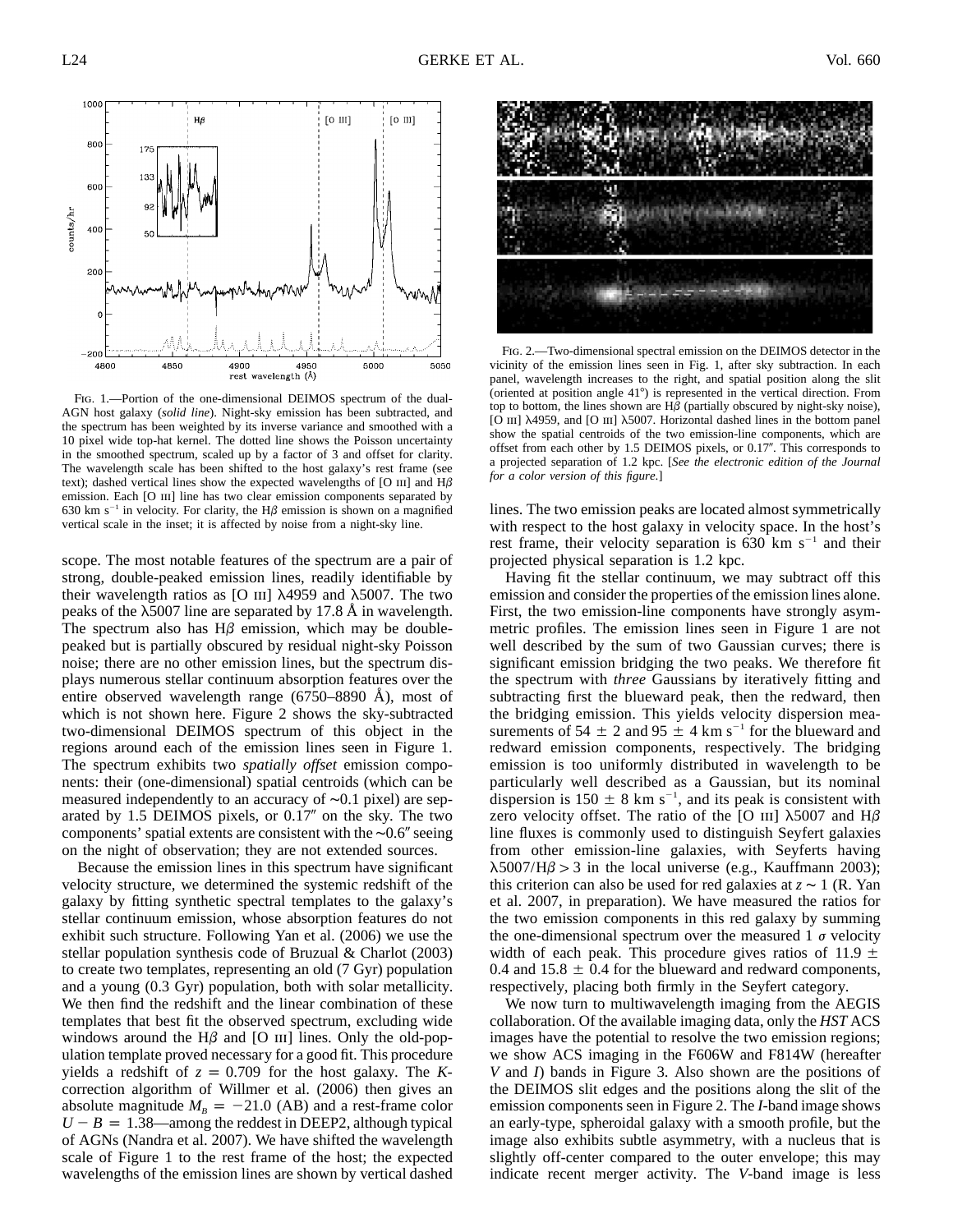

Fig. 3.—*HST* ACS images of the host galaxy in the F606W and F814W (*V* and *I*) bands. Both images are shown with a logarithmic intensity scale and have been smoothed by a Gaussian kernel with a 1.5 pixel FWHM. The galaxy appears to be spheroidal, with a roughly circular profile, but both images show subtle asymmetries, possibly indicating disturbed structure. Also shown are the edges of the DEEP2 DEIMOS slit (*dashed lines*; approximately 50% of the full slit length is shown) and the positions along the slit of the two emissionline components in Fig. 2 (*dotted lines*). Fig. 4.—Spectral energy distribution of the dual AGN and host galaxy, from

smooth and more obviously asymmetric. It also shows an interesting horseshoe-shaped structure near its center on a similar angular scale as the galaxy's two emission-line components; this structure might be related to the emission regions.

We have run the GALFIT galaxy image modeling code (Peng et al. 2002) on the ACS images, and we find that both radial profiles are described well by a Sérsic (1968) profile, with index  $n = 2.14$  for the *I* band and  $n = 1.7$  for the *V* band. The images' central concentrations are thus near the low end of the elliptical range. Also, the morphological parameters computed by Lotz et al. (2007) for the ACS imaging are consistent with expectations for bulge-dominated galaxies, but with a significantly lower concentration and higher degree of substructure than are typical for such objects. These results support the picture of an early-type galaxy with a double nucleus.

In Figure 4, we compile a rest-frame SED from AEGIS observations. The object is detected at  $>3$   $\sigma$  significance in *Chandra* ACIS imaging, ground-based *BRIK* photometry from CFHT and Palomar, all four *Spitzer* IRAC bands, the *Spitzer* MIPS 24  $\mu$ m band, and at 21 cm with the VLA. We also show 3  $\sigma$  upper limits on the flux in the *GALEX* bands and at 6 cm.

The measured SED is well described by the simple model of an early-type galaxy with a central, dust-obscured AGN. Plotted in Figure 4 is a synthetic SED, produced using the code of Bruzual & Charlot (2003) representing a galaxy with an old (7 Gyr), dust-free stellar population that formed in a single 500 Myr burst; it has been normalized to the measured *K*-band flux of the host galaxy, and no further fitting has been done in the figure. To obtain more precision, we have applied the SED template-fitting procedure of Salim et al. (2005) to the *BRIK* fluxes alone: this galaxy has a 7 Gyr old stellar population with a stellar metallicity  $1.1 \pm 0.2$  times solar, a stellar mass of  $\log (M_{*}/M_{\odot}) = 11.00 \pm 0.07$ , a star formation rate of  $log [(M_*/(1 \ M_{\odot} \ yr^{-1})] = -0.97 \pm 0.35$ , and a *V*-band dust extinction of  $0.30 \pm 0.14$  mag. Also plotted in the figure is a simple model of the emission from a dust-obscured AGN, normalized to the 24  $\mu$ m flux, to illustrate that dust can account for the MIPS flux without contributing significant emission at shorter wavelengths. The curve was produced using the publicly available DUSTY code for radiative transfer through dust (Ivezic et al. 1999), with a simple hot-dust model after Gandhi et al. (2002) and an input spectrum given by the mean SED for radio-loud quasars (Elvis et al. 1994). The *Chandra* observation is also consistent with an obscured AGN: of the nine



radio to X-ray. Data points show fluxes (or upper limits) measured by various instruments, as noted in the legend. All frequencies have been shifted to the host galaxy's rest frame. Also shown are a template spectrum for an earlytype galaxy (see text) normalized to the *K*-band flux (*solid line*), and a simple model for infrared emission from a dust-obscured AGN normalized to the MIPS 24  $\mu$ m flux (*dot-dashed line*). The dashed line (visible at center) shows the sum of the dust and stellar models. [*See the electronic edition of the Journal for a color version of this figure*.]

photons detected from this source, seven are in the hard  $(2-7 \text{ keV})$  X-ray band, indicating that the soft  $(0.5-2 \text{ keV})$  Xray emission has been absorbed. Assuming an intrinsic X-ray spectrum  $F_\nu \propto \nu^{-0.9}$ , the X-ray data imply an absorption-corrected X-ray luminosity of 1.7  $\times$  10<sup>42</sup> ergs s<sup>-1</sup> in the rest-frame 2–10 keV band. Similarly, assuming a radio spectrum  $F_p \propto$  $v^{-0.8}$ , the 21 cm emission translates into a rest-frame 1.4 GHz luminosity of  $(1.8 \pm 0.6) \times 10^{23}$  ergs s<sup>-1</sup> Hz<sup>-1</sup> (see Ivison et al. [2007] for details).

### 3. DISCUSSION

These observations represent strong evidence for a dual AGN hosted by an early-type galaxy. The [O  $\text{III}$ ]  $\lambda$ 5007/H $\beta$  emissionline ratio of the galaxy is iron-clad evidence for an AGN; this is further supported by the X-ray detection. The conclusion that there are in fact *two* accreting SMBHs in this galaxy is driven entirely by the DEEP2 spectroscopic data. Double-peaked emission lines like those seen in Figure 1 could be explained by three reasonable models: a rotating disk, an outflow (or inflow), or a pair of orbiting emission components. A reasonable disk model, however, cannot easily accommodate emission regions separated by 1.2 kpc and  $630 \text{ km s}^{-1}$ . Typical accretion disks around SMBHs are smaller by several orders of magnitude and have relativistic velocities (e.g., Eracleous & Halpern 2003); it is difficult to understand how a larger disk could exhibit its brightest AGN-like emission at distances ∼1 kpc from the SMBH. On the other hand, outflows of gas and dust are commonly invoked to explain asymmetric [O iii] emission from narrow-line AGNs (e.g., Heckman et al. 1981). These asymmetries, however, typically take the form of broad blue wings, not strong second peaks, and in this picture we would expect one emission component to be at rest at the host galaxy's center, unlike what is observed here. There do exist, in a few nearby Seyferts, bipolar outflows that have spatial scales, bulk velocities, and emission-line ratios that could explain our observations (e.g., Axon et al. 1998; Veilleux et al. 2001), but these systems are quite kinematically disturbed, with emission